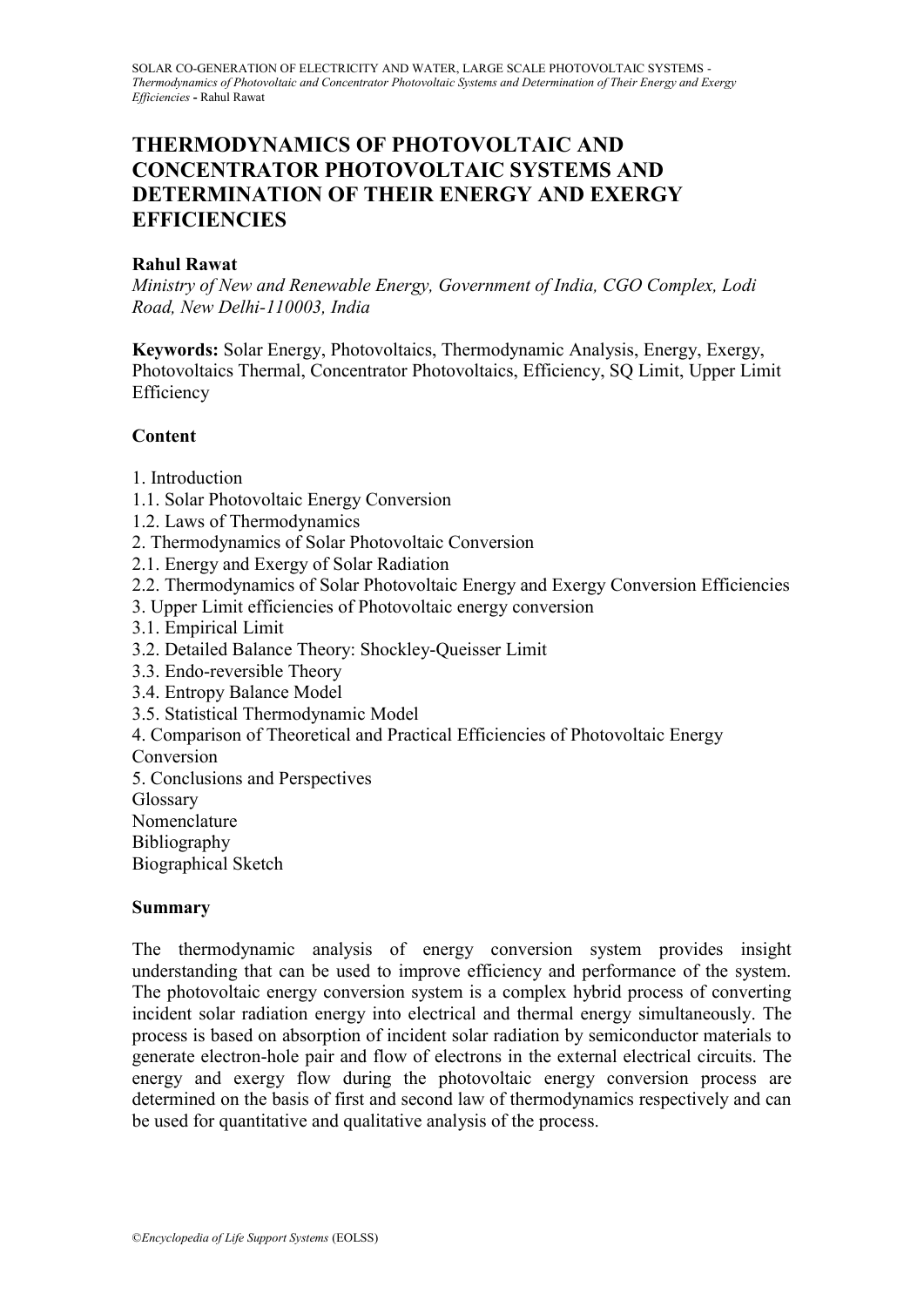The chapter aims to provide an overview of thermodynamics of solar photovoltaic (PV) energy conversion process, along with PV thermal and concentrated PV, through derivation of energy and exergy balance equations and discussion of different thermodynamic models/ theories. It begins with an introduction to the photovoltaic phenomenon and the laws of thermodynamics to provide the background for the topic and to understand the basic physics and working principles. Section 2 deals with thermodynamic analysis of PV energy conversion process, derivation of energy and exergy balance equations and efficiencies of PV systems, PV thermal and concentrated PV systems. It includes exergy of incident solar irradiation, different thermodynamic losses, exergy output and irreversibilities. The theoretical upper limit derived by different researchers using different thermodynamic models/ theories on the basis of certain assumptions are discussed in Section 3, followed by summary of theoretical upper limit efficiencies of PV in comparison with the practical achievable efficiencies. Finally, the chapter ends with a few concluding remarks.

# **1. Introduction**

The Sun is the primary resource of energy for our planet; produces thermal energy due to nuclear fusion reaction with approximately 15.7 million Kelvin and 5800 Kelvin temperatures at its core and surface respectively. At these temperatures, the Sun emits around  $3.845 \times 10^{26}$  Watt of thermal radiation in all directions, known as solar radiation. The earth receives around  $1.8 \times 10^{11}$  Megawatt of solar radiation. The term global solar radiation is used for total solar radiation reaching earth's surface, which is sum of beam and diffuse radiation. The beam radiation, also known as direct radiation, reaches earth's surface without scatter or interaction with atmospheric gases/particles. It is directional radiation which reaches a particular location directly from the Sun; therefore it can be guided or concentrated through reflection or refraction. The diffuse radiation is scattered or re-radiated in all direction after interacting with atmospheric gases/ particles. The presence in cloud coverage, dust particles and polluting gases decreases the beam radiation of the location and increases the diffuse radiation.

Solar radiation can be considered as electromagnetic waves having different wavelength ranges as well as photon gas having photons of different values of energy content, i.e. it has dual nature (wave and particle nature), in accordance with the purpose of investigation. The interaction of solar radiation with material and exchange of energy converts solar radiation into useful form of energy, such as thermal energy and electrical energy through photothermal and photovoltaic conversion processes respectively. In the case of photothermal conversion, the absorption of solar radiation increases the kinetic energy of atoms, which leads to heat generation, while it increases potential energy of the atoms during photovoltaic energy conversion leading to current flow to the load. The conversion process or energy exchange by solar radiation depends upon the absorber material. This energy conversion process occurs in accordance with the Laws of Thermodynamics. The *Zeroth Law of Thermodynamics* deals with concept of temperature and thermal equilibrium. The *First Law of Thermodynamics* states that the net energy of a physical system remains conserved and is the basis for the system's quantitative analysis and energy efficiency. The *Second Law of Thermodynamics* deals with the directional and qualitative approach of system analysis in terms of the entropy and exergy efficiency. The system exergy is defined as the maximum possible available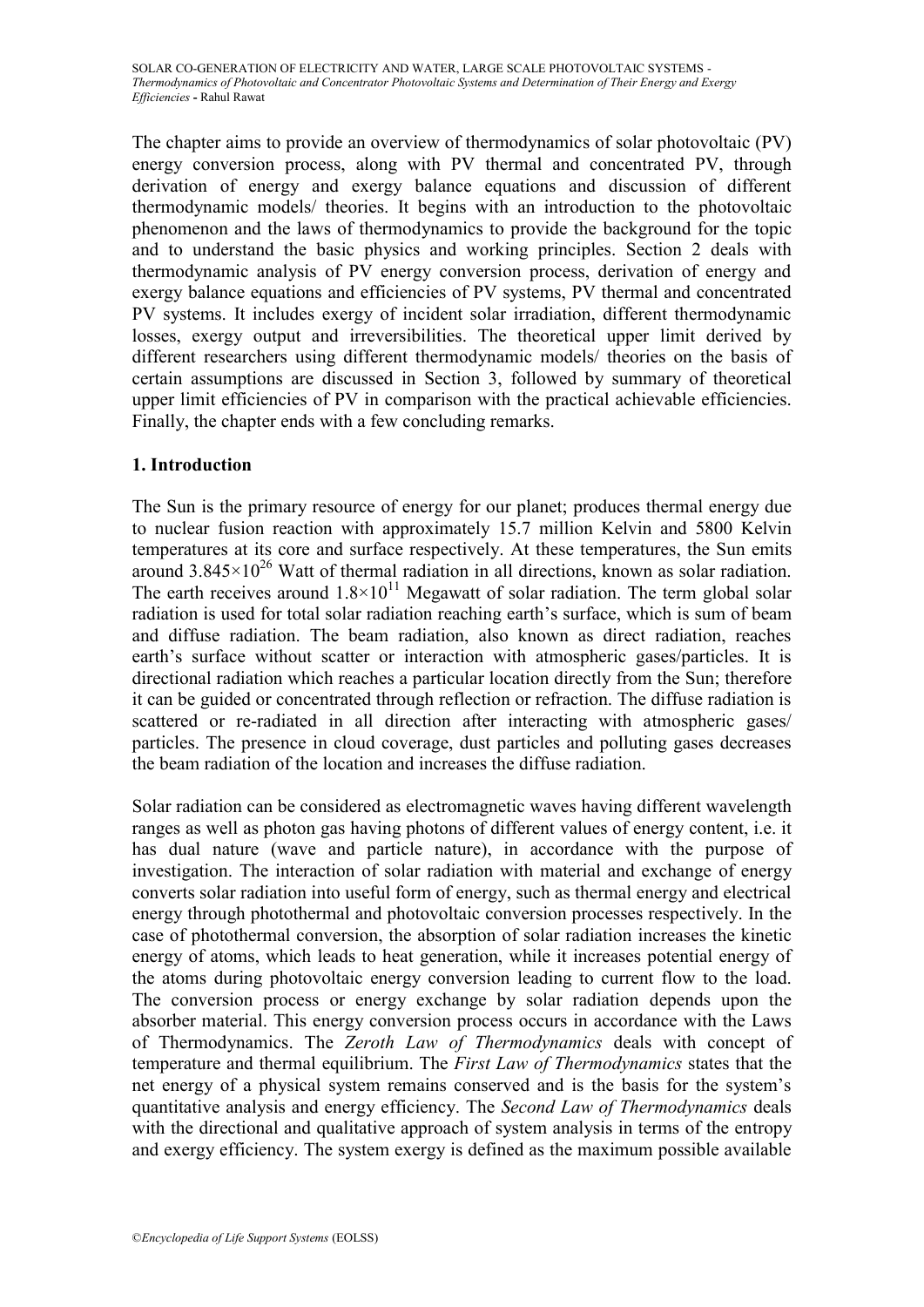energy within the system during its interaction with corresponding surroundings, while system entropy is the measure of associated irreversibility responsible for exergy loss. The term 'exergy efficiency' is used to compute the comparative system performance with respect to corresponding performance in reversible conditions. In other words, it reflects the system's effectiveness in practical working circumstances. The *Third Law of Thermodynamics* deals with entropy at absolute zero temperature.

There are two concepts of thermodynamics to understand energy conversion processes—, phenomenological and statistical. The phenomenological analysis is based on macroscopic energetic processes, while the statistical analysis is based on microstructure, assuming the particle nature, of matter. These two concepts can be applied to assess the energy exchange by solar radiation. The phenomenological thermodynamic analysis considers electromagnetic waves of solar radiation traveling from one body to another through a medium and exchange energy, while the statistical thermodynamics considers the exchange of energy taking place through emission and absorption of photons between the atoms.

The thermodynamics of solar photovoltaic energy conversion is to understand the photo-thermo-electrical processes and to assess the irreversibilities, losses, performance and upper limit efficiencies of solar PV cell. This chapter deals with thermodynamic analysis of photovoltaic (PV), photovoltaic thermal (PVT) and concentrator photovoltaic (CPV) systems using first and second law of thermodynamics, in order to determine energy and exergy conversion efficiencies of the systems.

# **1.1. Solar Photovoltaic Energy Conversion**

The solar photovoltaic energy conversion is a process of converting solar radiation directly into electricity, in which the potential energy of absorber material increases due to absorption of solar radiation and causes flow of charges. A solar photovoltaic cell absorbs solar radiation having energy, equal to or higher than, the energy bandgap of PV material to generate electron-hole pairs, i.e., charge carriers. The excitation of electron (negative charge carrier) from valence band to conduction band, leaves a hole (positive charge carrier) in valence band, known as electron-hole pair generation. The energy equivalent to the bandgap is required for excitation of charge carrier and electricity generation. If the excited electron exhibits energy higher than the energy bandgap of PV material, then the electron loses the excess energy to reach conduction band minima. These losses of energy are mainly in the form of thermal losses. Considering wave nature of solar radiation, the solar radiation of a particular range of wavelength (i.e. mostly visible range from  $0.38 \mu m$  to  $0.72 \mu m$ ) is mainly used for electricity generation using photovoltaic energy conversion process and the absorption of infrared range  $(0.72 \mu m)$  to 4  $\mu$ m) generates thermal energy and increases the temperature of PV module. If particle nature of solar radiation is considered, the photons of different energy levels are incident on the PV module. The photons of energy level equal to or higher than energy bandgap of PV material contribute to electricity generation. Based on the position of valence and conduction bands, the semiconductors are divided into two types, i.e. direct and indirect bandgap semiconductors. In the case of direct band gap, the minimum and maximum energy levels of conduction and valence bands are exactly in the same axis, therefore, it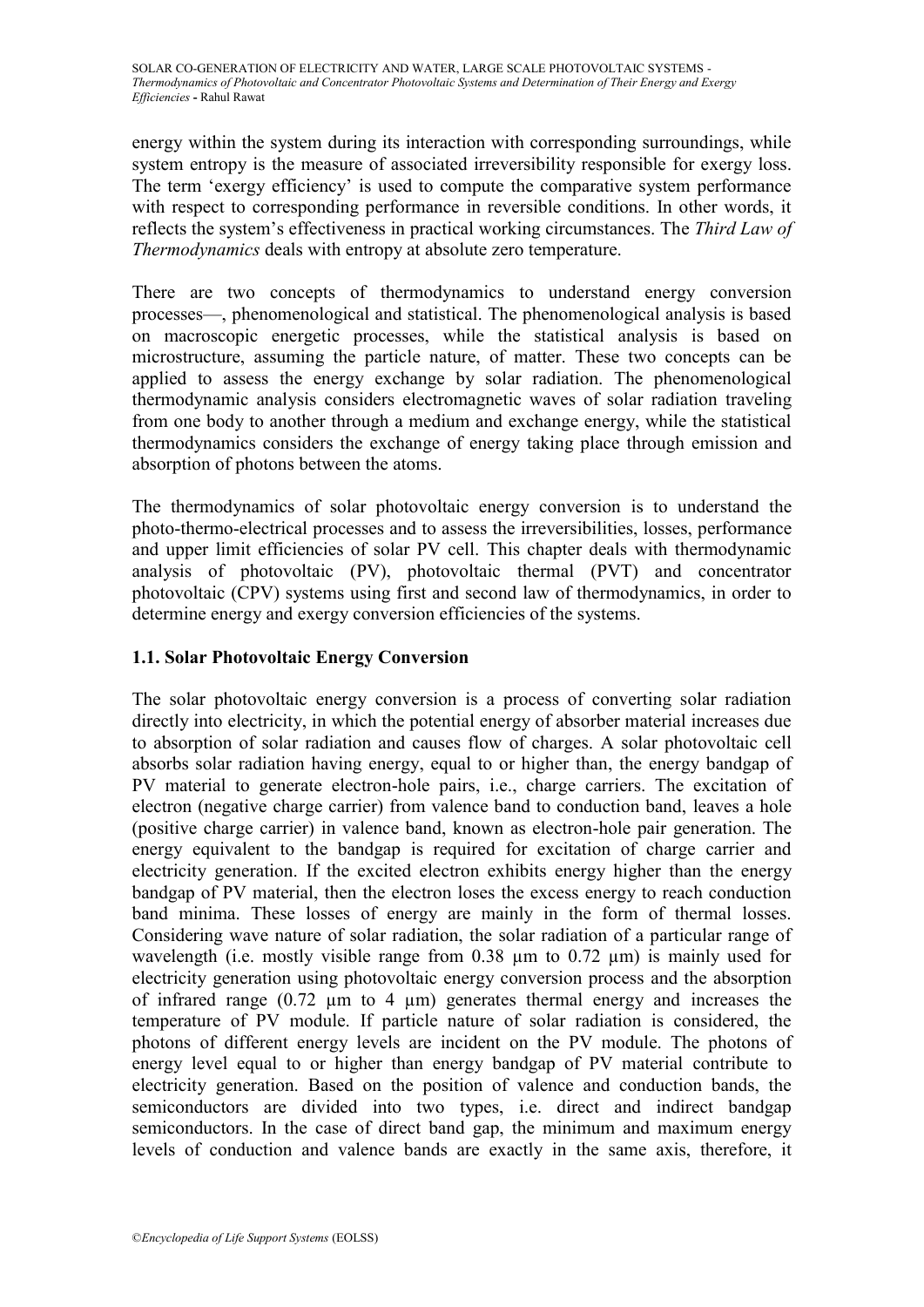requires absorption of only photons for excitation to conduction band, while, in the case of indirect bandgap semiconductors, since the minimum and maximum energy levels of conduction and valence bands are not in the same axis, it requires absorption of phonons (particle having low energy and high momentum) also along with the photons for excitation to conduction band.

Both the direct and indirect bandgap semiconductors are used for photovoltaic applications, such as Silicon (Si), Germanium (Ge), Cadmium Telluride (CdTe), and Copper Indium Gallium Selenide (CIGS). These materials are used in commercial PV modules. The photovoltaic phenomenon has also been reported in organic materials, such as organic polymers, Dye-Sensitized and Pervoskite Solar Cell. The PV technologies using organic material are currently at research stage, yet to demonstrate long term stable performance with reasonable efficiency. The energy band gaps of different PV materials are given in Table 1.

| Sr.            | <b>PV Material</b>                                            | <b>Energy Bandgap</b> |
|----------------|---------------------------------------------------------------|-----------------------|
| No.            |                                                               | (eV                   |
|                | Indium Arsenide (InAs)                                        | 0.36                  |
| $\overline{2}$ | Germanium (Ge)                                                | 0.66                  |
| 3              | Silicon (Si)                                                  | 1.12                  |
| 4              | Copper Indium Gallium di-selenide (Cu(InGa)Se <sub>2</sub> or | 1.2                   |
|                | CIGS                                                          |                       |
|                | Gallium Arsenide (GaAs)                                       | 1.42                  |
| 6              | Cadmium Telluride (CdTe)                                      | 1.45                  |
|                | Cadmium Sulfide (CdS)                                         | 2.42                  |

### Table 1. Energy bandgap of PV materials

These semiconductor materials, after doping with *p*- type and *n*- type impurities, are used to make a *p*-*n* junction device. The junction (also known as space charge region and depletion region) is made by doping of *n*-type impurities or depositing a layer of *n*type material on *p*-type material, or vice versa. Due to recombination, the opposite charges are accumulated near *n*- type and *p*- type regions, and generate a potential barrier (electric field) in the space charge region. The *p*- type semiconductors have holes in majority and electrons in minority, and the situation is reversed in the case of *n*- type semiconductors. The illumination by solar radiation generates electron-hole pairs in *n*type, *p*-type and depletion region of photovoltaic device. These charge carriers experience diffusion and drift forces due to concentration difference of charge carriers and electric field of the junction. The majority and minority charge carriers move across the junction due to the diffusion and drift forces respectively, resulting in generation of diffusion and drift current respectively. The electron and hole generated in the depletion region experience maximum drift force and are instantly swept away to *n*- type and *p*type regions respectively. The drift force is negligible on minority charge carriers generated in the farthest part of *n*- type and *p*- type regions, and therefore these charge carriers move randomly and during random movement they either experience the drift force for being swept away across the junction or recombine with the majority charge carrier. During the equilibrium mode (i.e., when PV device is not illuminated), the diffusion and drift currents are equal and opposite in direction, making net current zero.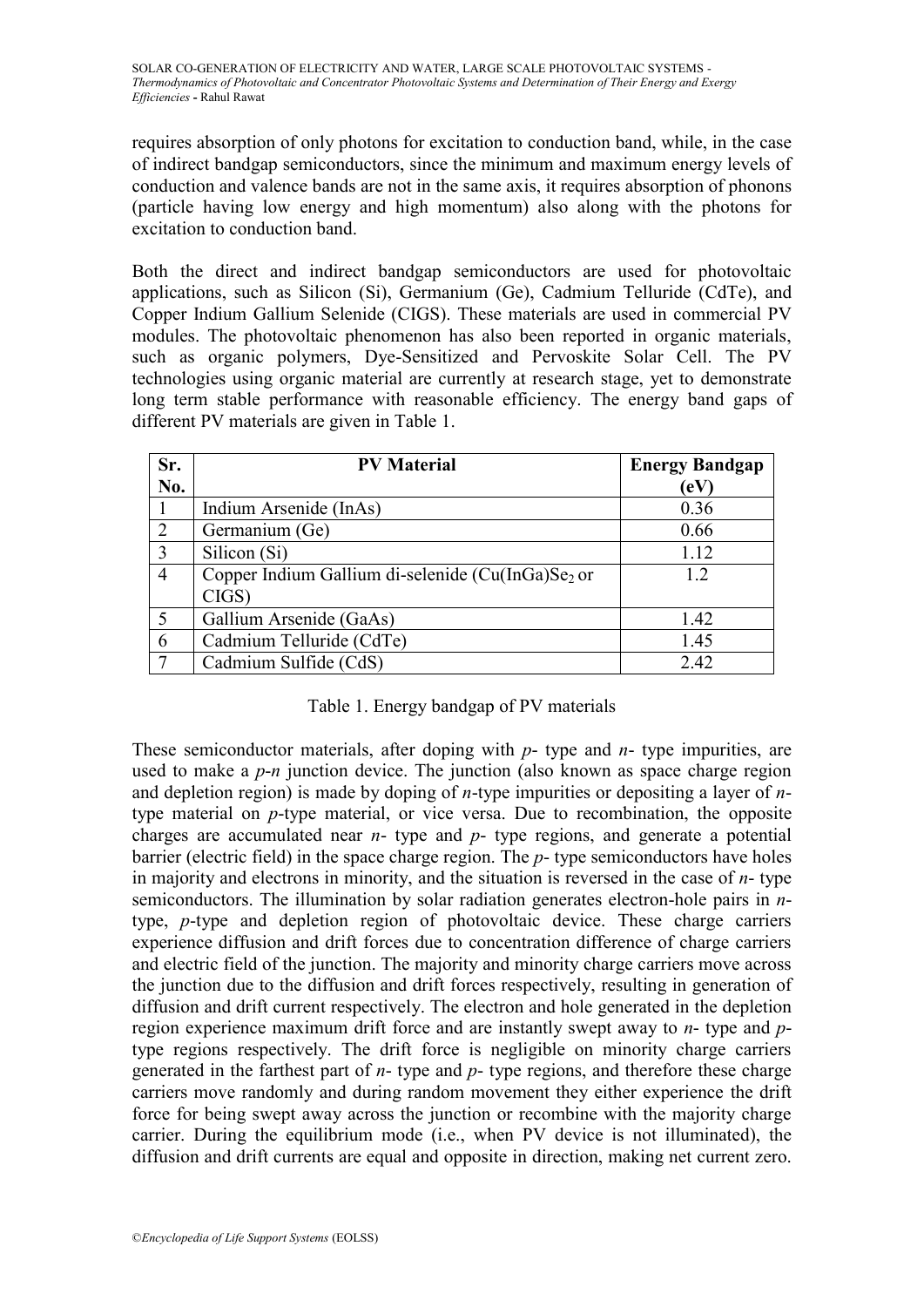During the illuminated condition, the drift current is more than the diffusion current. Thus, the concentrations of electrons and holes increase in *n*-type and *p*-type regions respectively. This results in generation of potential difference and flow of charge carriers in the outer circuit. This potential difference generated by illumination by solar radiation is also known as photo-voltage and the drift current is known as light generated current. The working principle of photovoltaic energy conversion is shown in Figure 1.



Figure 1. Working of photovoltaic energy conversion showing p-n junction solar cell and band to band transition of electron (Left) and current voltage characteristics of output electrical energy (Right).

The solar photovoltaic energy conversion is a thermodynamic process which generates dual output, i.e. electrical and thermal energy, from single input, i.e., solar radiation. In the ideal condition, the entire incident solar radiation shall be absorbed by the PV cell and each photon (entire wavelength spectrum) shall contribute to electricity generation without any losses. The ideal solar cell also implies zero series resistance and infinite shunt resistance. However, in a practical PV cell, there are finite series and shunt resistances, besides other optical and thermal losses. The series current is the sum of resistance offered in the path of current in emitter and base of solar cell, semiconductormetal contacts and metal- metal contacts. The shunt resistance is the resistance offered in the path of leakage current flowing in the opposite direction of light generated current. The higher shunt resistance indicates lower leakage current, which is desirable in PV power generation. The PV cell generates direct current and the power output is equal to multiplication of voltage and current output  $(P = VI)$ . The current-voltage characteristic (*I*-*V* curve) of solar PV power generation is non-linear (as shown in Figure 1), which shows that the maximum generated current (short circuit current) and voltage (open circuit voltage) cannot be extracted from the device. The ratio of maximum power that can be extracted from solar PV module  $(P = V_M I_M)$  to the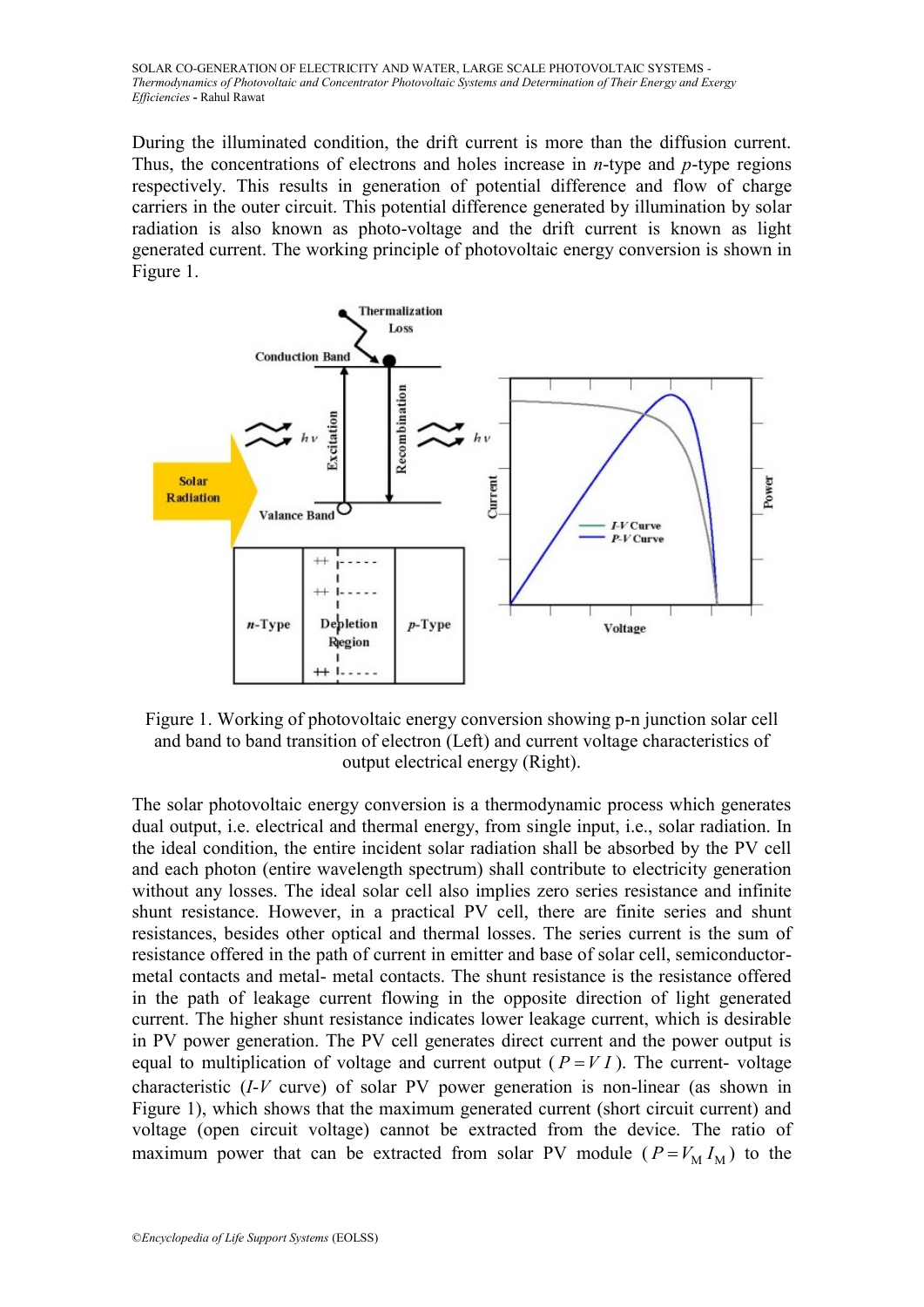theoretical maximum generated power, i.e. multiplication of short circuit current  $(I_{\text{SC}})$ and open circuit voltage ( $V_{\text{OC}}$ ), is known as fill factor ( $F_{\text{F}} = V_{\text{M}} I_{\text{M}} / V_{\text{OC}} I_{\text{SC}}$ ). Here, and are known as voltage and current at maximum power point. The mathematical model of a practical PV power generation includes, short circuit current, series and shunt resistances, ideality factors of two diodes ( $\eta_{d1}$  and  $\eta_{d2}$ ) representing the recombination

losses due to recombination of electron- hole pairs, as given by  
\n
$$
I = I_{SC} - I_{01} \left[ exp \left( \frac{q(V - IR_S)}{\eta_{d1}kT} \right) - 1 \right] - I_{02} \left[ exp \left( \frac{q(V - IR_S)}{\eta_{d2}kT} \right) - 1 \right] - \frac{V - IR_S}{R_{SH}}
$$
\n(1)

The different optical, thermal and electrical losses involved in the photovoltaic energy conversion process are as follows:

- **Optical loss:** It involves partial reflection of solar radiation from PV module surface.
- **Radiation mismatch loss:** It involves the loss of energy due to wavelength or photons which are not absorbed by the PV material.
- **Thermal loss:** It involves loss of generated thermal energy through radiative and convective heat transfer. The thermal energy loss can be reduced partially by using photovoltaic thermal devices.
- **Resistive loss:** It involves loss of electrical energy due to series and shunt resistances.
- **Fill Factor loss:** It involves loss of energy due to non-linear *I*-*V* characteristics. PV module operating at voltage and current that are less than open circuit voltage and short circuit current respectively.
- **Irreversibilities:** Energy loss due to entropy generation during the process.

The *p*-*n* junction PV cells having front and back contacts for extraction of power are connected in series and parallel to generate higher voltage and current output respectively. This group of interconnected PV cells makes a PV module, which is then encapsulated and covered by glass in order to protect it from environmental stresses. The PV module also employs different technologies to reduce optical losses, such as anti-reflective coating, texturing and light trapping. The PV module undergoes a series of testing procedures in simulated extreme environmental conditions to ensure its robustness and capability to withstand outdoor environment over its lifetime (i.e., 25 years). The PV modules are rated under standard test conditions, which are 1000 W/m<sup>2</sup> solar irradiance, 25°C module temperature and 1.5 Air Mass. The PV cells and modules are used for a variety of applications, which range from small PV cells used in calculators and wrist watches for battery charging to Mega Watt scale PV power generation plants supplying power to a grid. The PV modules are also interconnected for generating higher power. Besides PV modules, the systems also include other devices such as converter (for DC to DC conversion), maximum power point tracker (to enable the system to operate at maximum power point), inverter (for converting DC to AC) and battery storage. The off-grid applications are streetlighting, water pumping, home lighting, etc. while grid connected applications include large scale commercial PV plants for sale of electricity and small-scale rooftop PV plants of a few kilo Watts nominal capacity.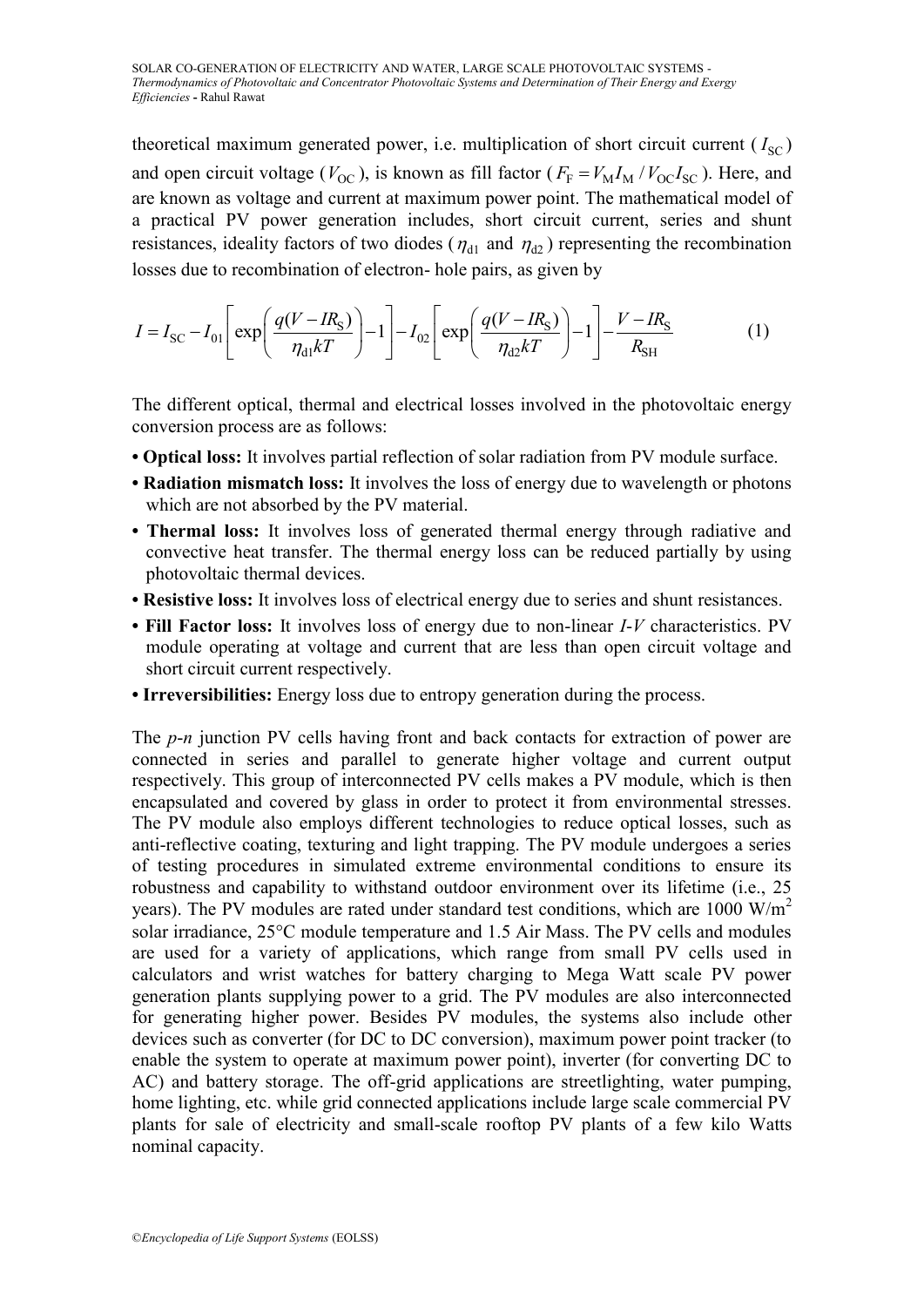### **1.2. Laws of Thermodynamics**

Thermodynamics is the branch of science that deals with the effects of energy transfer on a system and its surroundings. The first law of thermodynamics is used for quantitative analysis of any thermodynamic process. The energy balance equation is developed on the basis of law of energy conservation to solve and understand the thermodynamic process. It states that the energy input to any system will always be equal to the sum of energy gained by the system and energy output and is given by

$$
E_{\rm in} = \Delta E + E_{\rm out} \tag{2}
$$

In the case of energy conversion devices, such as heat engines that convert thermal energy into power or work, the power  $(P)$  generated will always be the difference between the thermal energy of the heat source  $(Q_h)$  and that of heat sink  $(Q_s)$ , i.e., received heat from source and the remaining heat released to the sink after power generation. The energy balance equation of such system is given by

$$
P = Q_{\rm h} - Q_{\rm s} \,. \tag{3}
$$

The second law of thermodynamics provides qualitative as well as quantitative analysis of a thermodynamic process. It includes irreversibility associated with the process and exergy balance equation is developed accordingly to assess the process. It introduces the concept of exergy, which is qualitative and shows the useful part of energy. The part of energy that cannot be used is known as anergy. The exergy balance of system states that the exergy input will be equal to the sum of exergy lost, exergy output and irreversibility, as given by

irreversibility, as given by  
\n
$$
Every_{\text{in}} = Every_{\text{lost}} + Every_{\text{out}} + Irreversibilities
$$
\n(4)

The exergy balance equation of a heat engine states that the exergy input  $(B<sub>h</sub>)$  from the heat source is equal to the sum of the exergy lost to the heat sink ( $B_s$ ), the exergy output (power,  $\langle P \rangle$ ) and the exergy loss due to irreversibility ( $\delta B$ ), as:

$$
B_{\rm h} = B_{\rm s} + P + \delta B \,. \tag{5}
$$

The exergy loss due to irreversibility is non recoverable loss of exergy within the system or process and also known as internal exergy loss or exergy destruction. The Gouy-Stodola law States that the exergy destruction due to irreversibility depends on the entropy generation ( $S_{\text{gen}}$ ) and the temperature of the surroundings ( $T_{\text{E}}$ ), as given by

$$
\delta B = T_{\rm E} S_{\rm gen} \,. \tag{6}
$$

Entropy generation during the process will always be positive for an irreversible system and zero for a reversible system. In any system or process negative entropy generation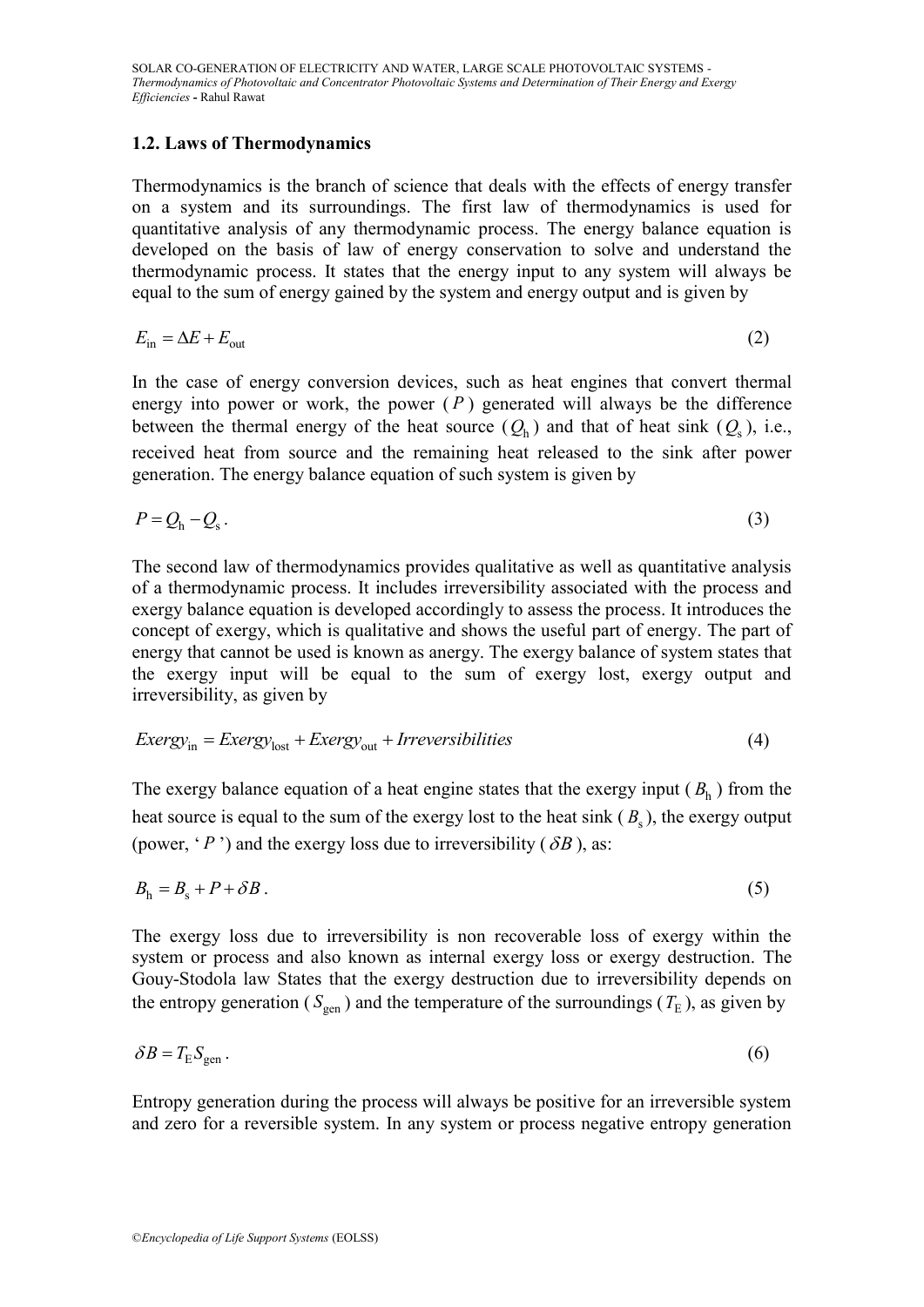is not possible in nature. The total entropy generated is equal to the sum of entropy generated by the system and surroundings, as given by

$$
S_{\text{gen}} = (\Delta S_{\text{system}} + \Delta S_{\text{surroundings}}) = -\frac{Q_{\text{h}}}{T_{\text{s}}} + \frac{Q_{\text{h}}}{T_{\text{s}}} \ge 0. \tag{7}
$$

#### **2. Thermodynamics of Solar Photovoltaic Conversion**

#### **2.1. Energy and Exergy of Solar Radiation**

Solar radiation is a source of low-grade input energy to the system that can be converted into high grade electrical energy as well as low grade thermal energy through photovoltaic energy conversion process. The solar radiation is measured using pyranometer in terms of power, i.e., Watts per meter square  $(W/m<sup>2</sup>)$ , at a particular location at an instant time, that can be integrated to obtain energy for over a definite period such as a day or a month or a year, i.e.,  $Wh/m<sup>2</sup>$ ). The energy received at the PV module surface can be used for energy balance equation, while the exergy of solar radiation is required for exergy balance analysis. In an established environmental condition, the maximum limit up to which the solar radiation can be utilized or converted into useful form of energy is known as exergy of solar radiation.

Petela (1964) derived a formula to calculate exergy of solar radiation considering arbitrary radiation is emitted from the Sun and approaching Earth's surface. He proposed a relation on the basis of temperature of both the surfaces. The energy flux emitted from a black body at temperature  $(T<sub>S</sub>)$  is given by

$$
E_{\rm S} = \frac{ac}{4} T_{\rm S}^4 \,,\tag{8}
$$

where *a* is universal constant  $(7.561 \times 10^{-19} \text{ kJ/m}^3\text{K}^4)$  and *c* is speed of light in vacuum  $(2.998\times10^8 \text{ m/s})$ . The exergy of the above black body emission (solar radiation) can be calculated by

$$
B_{\rm S} = \frac{ac}{12} \left( T_{\rm S}^4 + T_{\rm E}^4 - 4T_{\rm E} T_{\rm S}^2 \right). \tag{9}
$$

The ratio of exergy of emission to the total blackbody emission, i.e. ratio of exergy to energy of solar radiation, is the work conversion efficiency of solar radiation and can be used for calculation exergy of measured solar radiation, as given by

$$
\frac{B_{\rm S}}{E_{\rm S}} = 1 - \frac{4}{3} \left( \frac{T_{\rm E}}{T_{\rm S}} \right) + \frac{1}{3} \left( \frac{T_{\rm E}}{T_{\rm S}} \right)^4.
$$
\n(10)

Parrott (1978) had included sun-earth geometry (as half angle of the cone subtended by disc of Sun) of incoming radiation and partially modified Eq. (10) to the following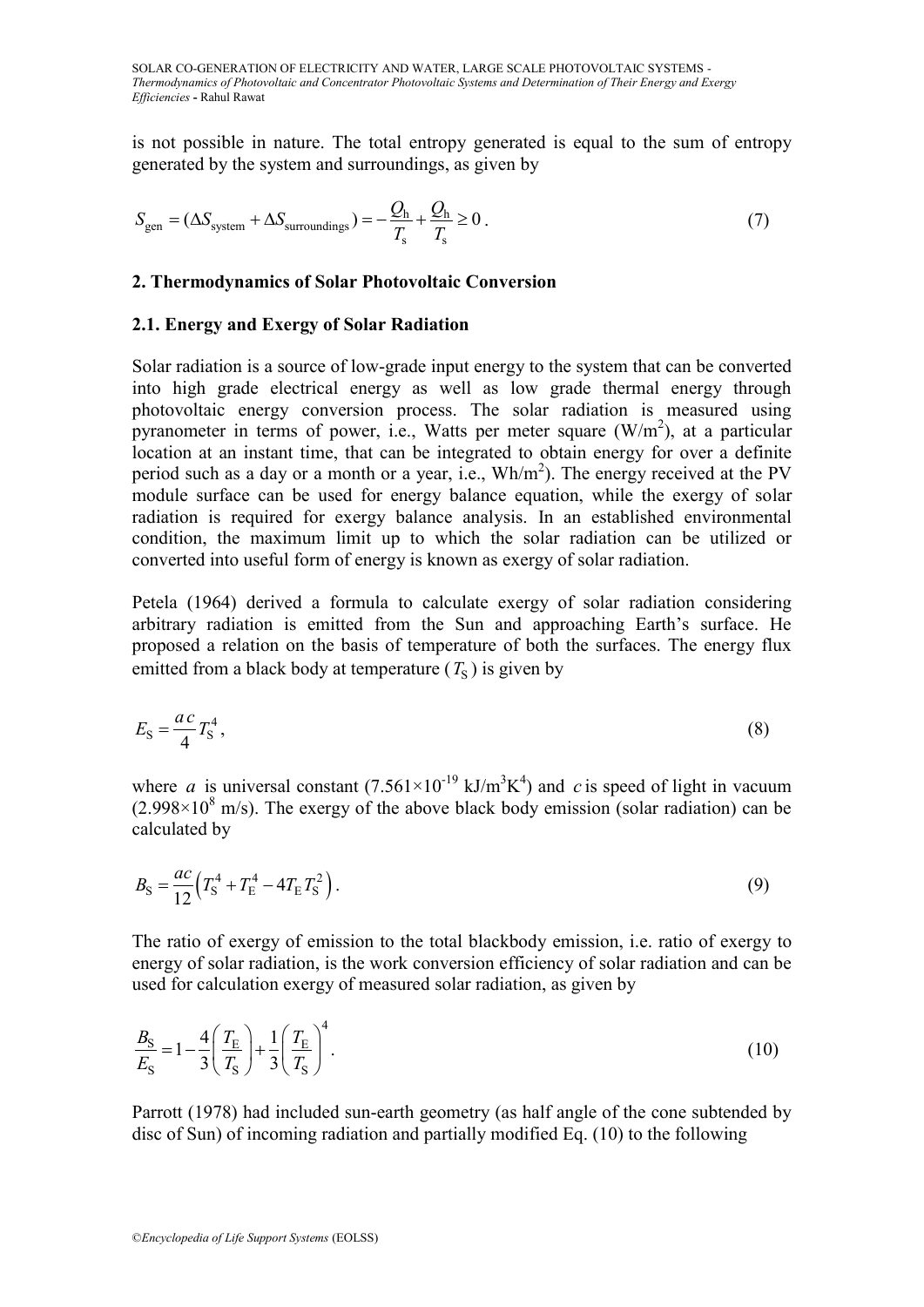$$
\frac{B_{\rm S}}{E_{\rm S}} = 1 - \frac{4}{3} \left( \frac{T_{\rm E}}{T_{\rm S}} \right) \left( 1 - \cos \delta \right)^{\frac{1}{4}} + \left[ \frac{1}{\sqrt{3}} \left( 3(1 - \cos \delta) \left( \frac{T_{\rm E}}{T_{\rm S}} \right)^{4} \right] \right]
$$
(11)

Some other researchers have also proposed methods to determine exergy of solar radiation, Spanner (1964) has considered that the exergy of solar radiation would be equal to its work potential and proposed the following relation for determining solar radiation exergy:

$$
\frac{B_{\rm S}}{E_{\rm S}} = 1 - \frac{4}{3} \left( \frac{T_{\rm E}}{T_{\rm S}} \right) \tag{12}
$$

Jeter (1981) applied Carnot heat engine model to solar radiation and accordingly proposed the formula for calculating exergy of solar radiation, as given by

$$
\frac{B_{\rm S}}{E_{\rm S}} = 1 - \left(\frac{T_{\rm E}}{T_{\rm S}}\right) \tag{13}
$$

 $\frac{1}{2}$  = 1 -  $\frac{1}{3}$   $\left(\frac{12}{T_S}\right)$  (1 - cos  $\delta$ )<sup>4</sup> +  $\left| \frac{1}{\sqrt{2}} \right|$ <br>
Some other researchers have a<br>
radiation, Spanner (1964) has c<br>
equal to its work potential and<br>
radiation exergy:<br>  $\frac{B_S}{E_S} = 1 - \frac{4}{3} \left$ After examining the theories of calculation of solar radiation exergy proposed by Petela (2010), Spanner (1964) and Jeter (1981), some researchers concluded that all the theories are correct as per their assumptions, while majority have recommended theories of Petela and Jeter. Equation (10) given by Petela has most widely been accepted and recommended for calculating the exergy of solar radiation.

### TO ACCESS ALL THE **32 PAGES** OF THIS CHAPTER, Vis[it: http://www.eolss.net/Eolss-sampleAllChapter.aspx](https://www.eolss.net/ebooklib/sc_cart.aspx?File=E6-107-14)

#### **Bibliography**

- -

Badescu V., Landsberg P.T. (1995a). Statistical thermodynamic foundation for photovoltaic and photothermal conversion. I. Theory. *J Appl Phys* 78, 2782–2792. [This publication provides the basic theory of statistical thermodynamic model for PV systems].

Badescu V., Landsberg P.T. (1995b). Statistical thermodynamics foundation for photovoltaic and photothermal conversion. II. Application to photovoltaic conversion. *J Appl Phys* 78, 2793–2802. [The theory of statistical thermodynamic model is applied to a PV system].

Baruch P., Vos A.D., Landsberg P.T., Parrott J.E. (1995). On some thermodynamic aspects of photovoltaic solar energy conversion. *Solar Energy Materials and Solar Cells* 36, 201–222. [This work determines the upper limit efficiency of PV cells on the basis of SQ model].

Brendel R., Wemer J.H., Queisser H.J. (1996). Thermodynamic efficiency limits for semiconductor solar cells with carrier multiplication. *Solar Energy Materials and Solar Cells* 41-42, 419–425. [It gives the now well known WKBK model for the upper limit efficiency of PV].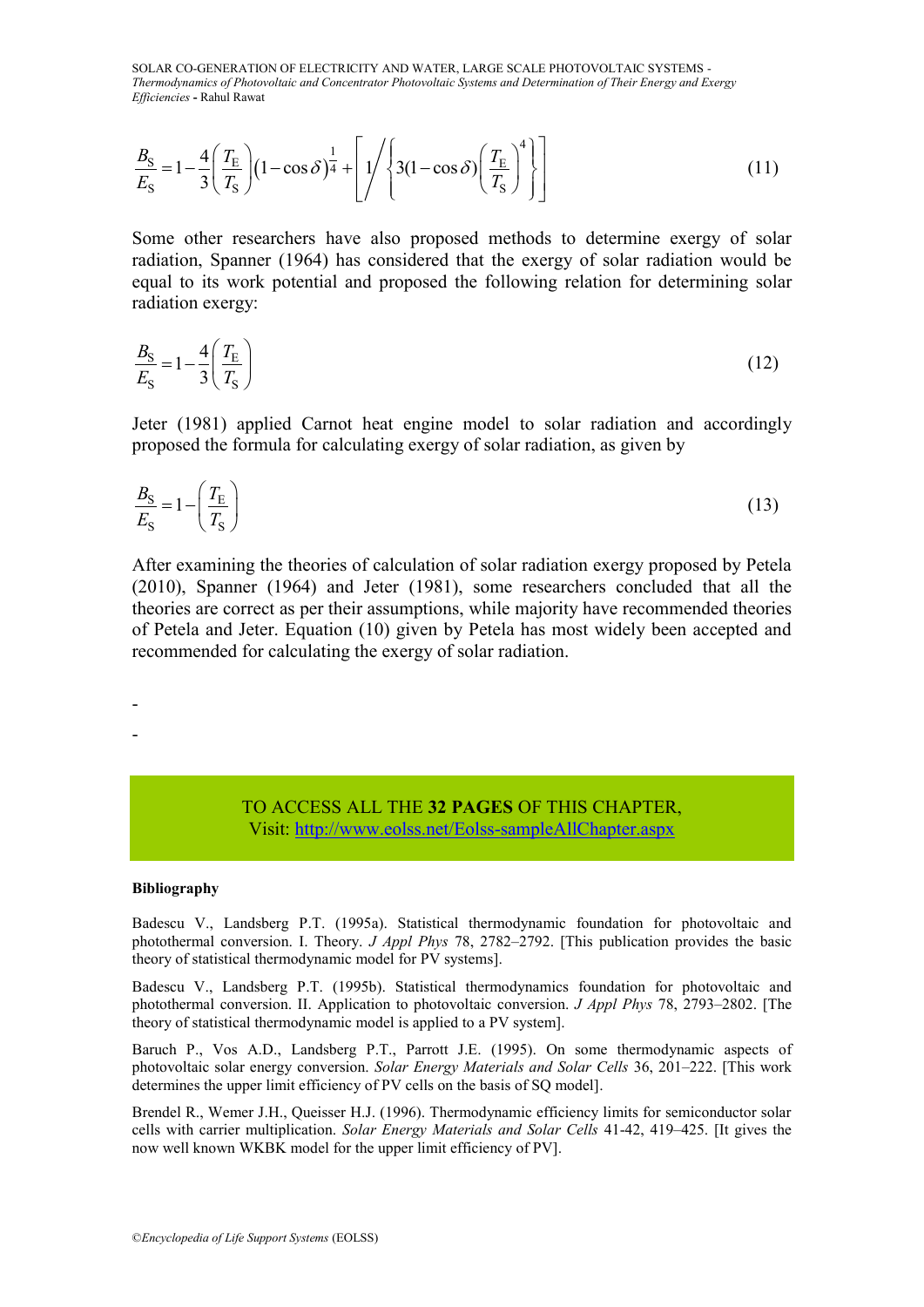Deshmukh S., Kalbande S. (2015). Performance Evaluation of Photovoltaic System Designed for DC Refrigerator. *Int J Sci Res* 4, 18–23. [It calculates energy and exergy efficiencies of PV system].

Fudholi A., Zohri M., Jin G.L., Ibrahim A., Yen C.H., Othman M.Y., Ruslan M.H., Sopian K. (2018). Energy and exergy analyses of photovoltaic thermal collector with ∇-groove. *Solar Energy* 159, 742- 750. [It deals with calculation of energy and exergy efficiencies of PV Thermal systems].

Green M.A., Hishikawa Y., Dunlop E.D., Levi D.H., Hohl-Ebinger J., Yoshita M., Ho-Baillie A.W.Y. (2018). Solar cell efficiency tables (version 51), *Prog Photovolt Res Appl*. 26, 3–12. [This publication surveys and tabulates highest achieved efficiencies of different PV technologies].

Harder N.P., Wurfel P. (2003). Theoretical limits of thermophotovoltaic solar energy conversion. *Semicond Sci Technol* 18(5), 151–157. [This deals with the estimation of upper limit efficiency of PV cells through detailed balance theory].

Ibrahim A., Fudholi A., Sopian K., Othman M.Y., Hafidz M., Ibrahim R. (2014). Efficiencies and improvement potential of building integrated photovoltaic thermal (BIPVT) system. *Energy Conversion and Management* 77, 527–534. [It deals with determination of energy and exergy efficiencies of PV Thermal systems].

Jeter S.M. (1981). Maximum conversion efficiency for the utilization of direct solar radiation. *Solar Energy* 26(3), 231–236. [Calculates exergy of solar radiation on the basis of Carnot heat engine model].

Joshi A.S., Dincer I., Reddy B.V. (2011). Analysis of energy and exergy efficiencies for hybrid PV/T systems. *Int. J. Low-Carbon Technol.* 6, 64–69. [It deals with calculation of energy and exergy efficiencies of PV Thermal systems].

Joshi A.S., Tiwari A. (2007). Energy and exergy efficiencies of a hybrid photovoltaic–thermal (PV/T) air collector. *Renewable Energy* 32(13), 2223-2241. [It calculates energy and exergy efficiencies of PV thermal based air heater systems].

Kaushik S.C., Rawat R., Manikandan S. (2017) An innovative thermodynamic model for performance evaluation of photovoltaic systems: Effect of wind speed and cell temperature. *Energy Conversion and Management* 136, 152–160. [it proposes a thermodynamic model for the performance analysis of PV systems].

Lin L., Tian Y., Luo Y., Chen C., Jiang L. (2020). A novel solar system integrating concentrating photovoltaic thermal collectors and variable effect absorption chiller for flexible co-generation of electricity and cooling. *Energy Conversion and Management* 206(112506), 1–12. [It deals with the exergy efficiency of concentrator PV systems].

Loferski J.J. (1956). Theoretical Considerations Governing the Choice of the Optimum Semiconductor for Photovoltaic Solar Energy Conversion. *Journal of Applied Physics* 27(777). [It provides upper limit efficiency of PV cell based on optimum empirical values of parameters].

Luque A., Marti A. (1997). Entropy production in photovoltaic conversion. *Phys Rev B* 55, 6994–6999. [It proposes entropy balance equation for PV conversion].

Markvart T. (2007). Thermodynamics of losses in photovoltaic conversion. *Applied Physics Letters* 91(064102), 1–3. [The thermodynamic losses of PV conversion are discussed based entropy model].

Ogbonnaya C., Turan A., Abeykoon C. (2019). Energy and exergy efficiencies enhancement analysis of integrated photovoltaic-based energy systems. *Journal of Energy Storage* 26(101029), 1-13. [This work presents an analysis of PV thermal system based on energy and exergy efficiencies].

Osterle J.F., Swantner S.R. (1991). Conversion of solar radiation into electricity in silicon solar cells: a thermodynamic assessment. *Journal of Solar Energy Engineering* 113, 219–223. [It explores thermodynamic process of PV energy conversion].

Ozturk M., Ozek N., Batur H., Koc M. (2012). Thermodynamic and life cycle assessment of flat–plate collector, photovoltaic system and photovoltaic thermal collector. *International Journal of Exergy* 11, 229-251. [It determines energy and exergy efficiencies of PV system].

Petela R. (1964). *Energy of heat radiation*. Journal of Heat Transfer 86,187–192. [It derives formula of exergy of solar radiation]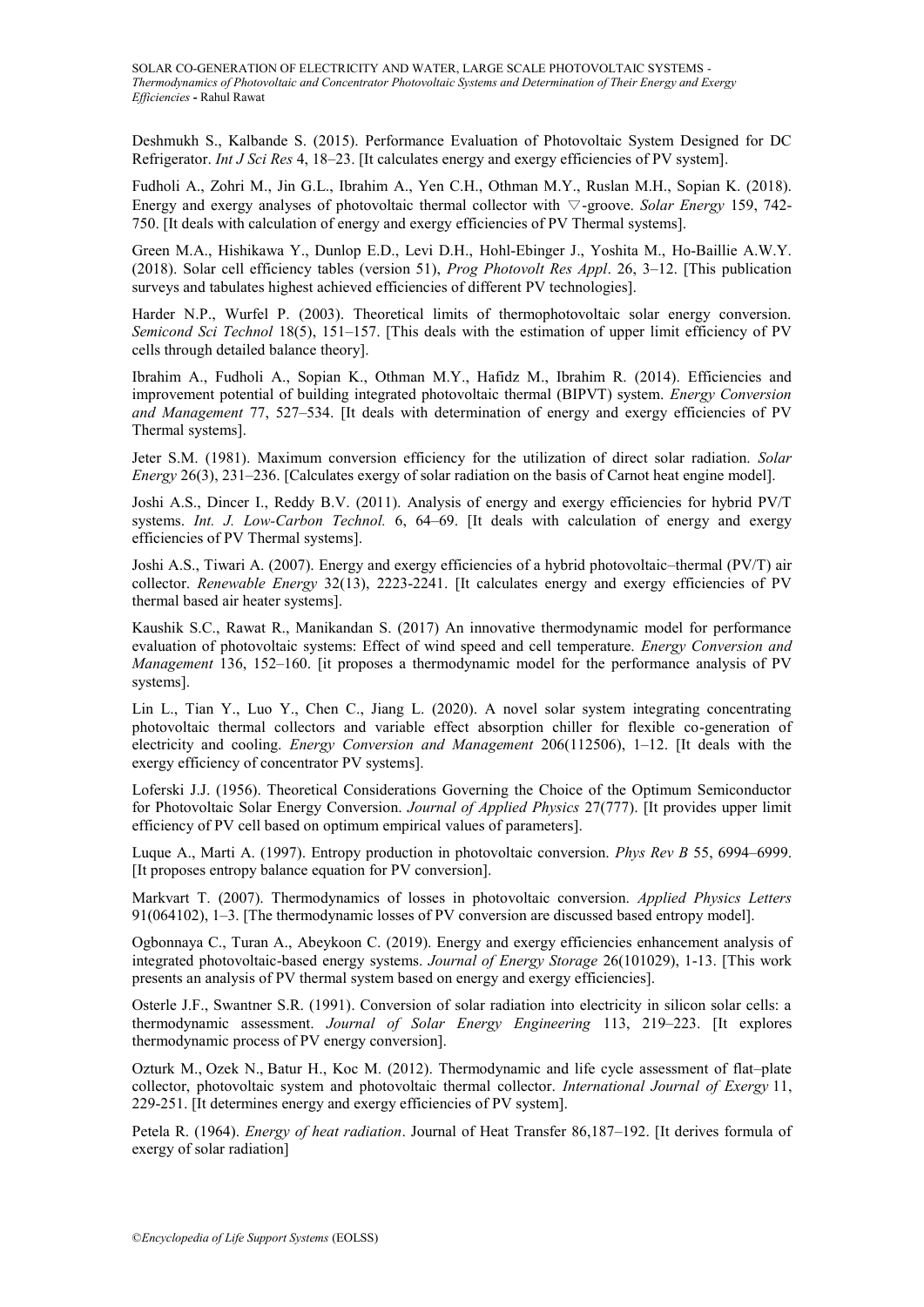Petela R. (2010) *Engineering Thermodynamics of Thermal Radiation for Solar Power Utilization.* The McGraw-Hill Companies Inc. [The book provides in depth knowledge of thermodynamics of solar radiation].

Parrott J.E. (1978). Theoretical Upper Limit to the Conversion Efficiency of Solar Energy. *Solar Energy* 21(3), 227-229. [Exergy of solar radiation incorporating sun-earth geometry].

Planck, M. *The Theory of Heat Radiation*, translation from German by M. Masius, Dover, New York, 1914; 2nd ed., 1959; reprinted in the History of Modern Physics, Vol. 11, American Institute of Physics, 1988. [It gives theory of entropy for thermal radiation].

Rawat R., Kaushik S.C., Sastry O.S., Singh Y.K., Bora B. (2016). Energetic and exergetic performance analysis of CdS/CdTe based photovoltaic technology in real operating conditions of composite climate. *Energy Conversion and Management* 110, 42–50. [Performance analysis of PV system based on energy and exergy efficiencies].

Rawat R., Lamba R., Kaushik S.C. (2017). Thermodynamic Study of Solar Photovoltaic Energy Conversion: An Overview. *Renewable and Sustainable Energy Reviews* 71, 630–638. [Literature Review on thermodynamic models of PV].

Rawat R., Singh R., Sastry O.S., Kaushik S.C. (2017). Performance evaluation of micromorph based thin film photovoltaics modules in real operating conditions of composite climate. *Energy* 120, 537–548. [Performance analysis of PV system based on energy and exergy efficiencies]

Sarhaddi F., Farahat S., Ajam H., Behzadmehr A. (2010). Exergetic performance assessment of a solar photovoltaic thermal (PV/T) air collector. *Energy Build*. 42, 2184–2199. [It determines energy and exergy efficiencies of PV Thermal system].

Shockley W., Queisser H.J. (1961). Detailed balance limit of efficiency of p-n junction solar cells. *J Appl Phys* 32, 510–519. [It provides theory and calculation of SQ limit efficiency of PV cell].

Shukla A., Khare M., Shukla K.N. (2015). Experimental Exergetic Performance Evaluation of Solar PV module. *Int J Sci Res Publ* 5, 1–9. [It determines energy and exergy efficiencies of PV system].

Spanner D.C. (1964). *Introduction to thermodynamics*. London: Academic Press. [It calculates exergy of solar radiation based on work potential]

Sudhakar K., Srivastava T. (2014). Energy and exergy analysis of 36 W solar photovoltaic module. *Int J Ambient Energy* 35, 51–57. [It determines energy and exergy efficiencies of PV system].

Valizadeh M., Sarhaddi F., Adeli M.M. (2019) Exergy performance assessment of a linear parabolic trough photovoltaic thermal collector. *Renewable Energy* 138, 1028–1041. [It determines energy and exergy efficiencies of concentrator PV system].

Vos A.D. (1991). Is a solar cell an endoreversible engine? *Sol Cells* 31, 181–196. [It provides endoreversible thermodynamic model for PV system].

Wang H., Li W., Liu T., Liu X., Hua X. (2019). Thermodynamic analysis and optimization of photovoltaic/thermal hybrid hydrogen generation system based on complementary combination of photovoltaic cells and proton exchange membrane electrolyzer. *Energy Conversion and Management* 183, 97-108. [It determines energy and exergy efficiencies of concentrator PV system].

Werner J.H., Kolodinski S., Queisser H.J. (1994). Novel optimization principles and efficiency limits for semiconductor solar cells. *Phys Rev Lett* 72, 3851–3854. [It gives WKBQ model for estimating upper limit efficiency of PV generation].

Wolf M. (1960). Limitations and Possibilities for Improvement of Photovoltaic Solar Energy Converters: Part I: Considerations for Earth's Surface Operation. In: Proceedings of the IRE 48(7), 1246-1263. [It estimates the empirical limit of PV conversion efficiency using seven parameters].

Wurfel P. (2002). Thermodynamic limitations to solar energy conversion. *Phys E Low-Dimensional Syst Nanostructures* 14, 18–26. [It proposes thermo-chemical equilibrium between solar radiation and PV cell].